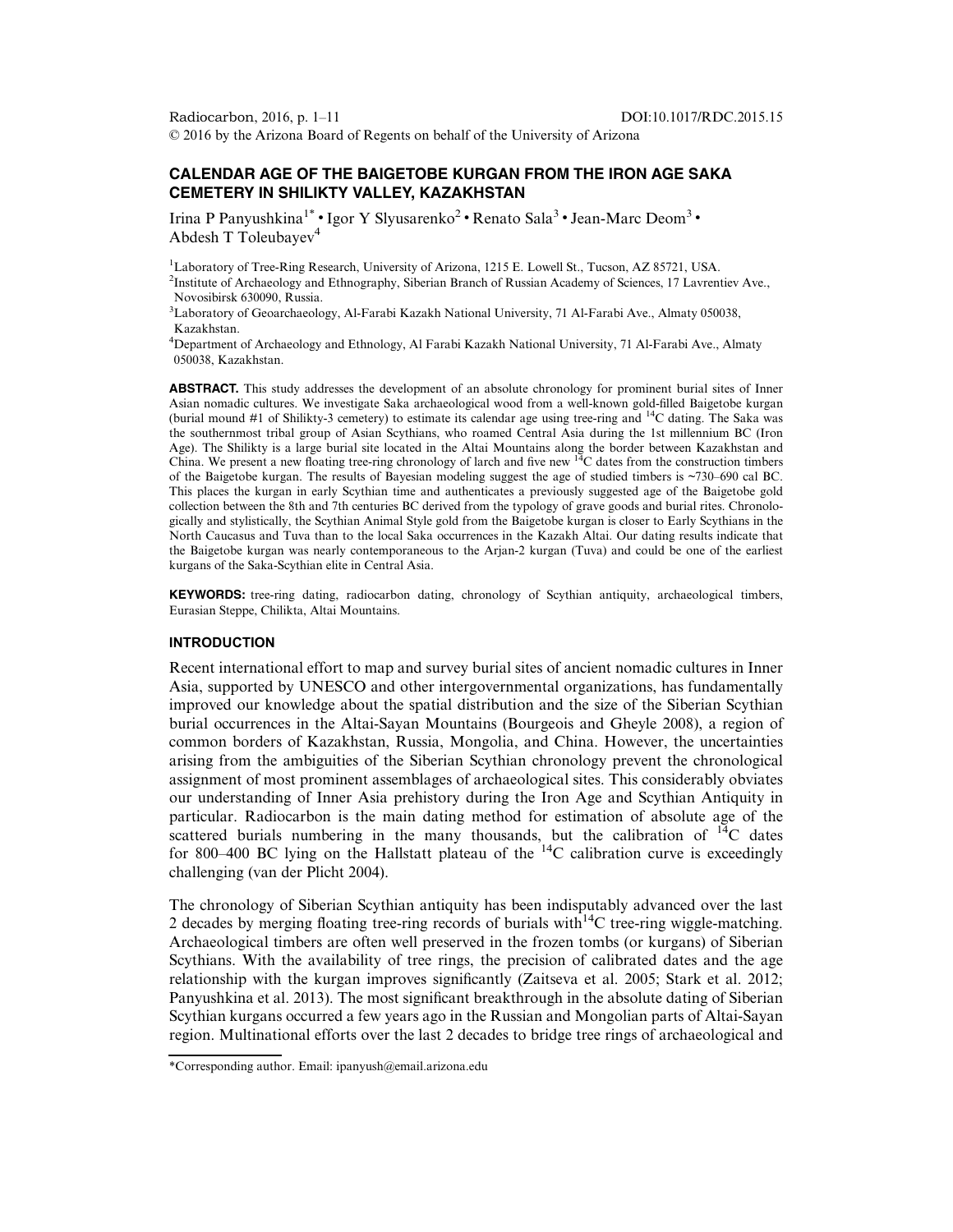<span id="page-1-0"></span>remnant wood resulted in an overlap of a 2367-yr tree-ring record of remnant larch from the Tuva (360 BC–AD 2007) with Siberian Scythian tree-ring records of the Pazyryk culture from Mongolia and the Russian Altai (Myglan et al. [2012](#page-10-0)). This unprecedented dating success not only established the first absolute calendar dates of 35 kurgans from 11 burial fields, but most importantly demonstrated only a 1-yr deviation between the calendar dates derived from the tree-ring dating and from tree-ring  $^{14}$ C wiggle-matching conducted on the same tree-ring materials.

Nevertheless, absolute dating of Asian Scythian burial sites in the Chinese and Kazakh sectors of the Altai Mountains, which still employs single 14C dates, is presently lagging. Even for excavations reporting an abundant amount of kurgan timbers, it is extremely difficult to access these wooden artifacts. The first and only published case study of Saka tree rings in Kazakhstan presents successfully explored archaeological timbers of the Bes Shatyr necropolis (Panyushkina et al. [2013](#page-10-0)). In order to accurately define spatial-temporal correspondence of the Siberian, Asian, and European Scythians and to connect the Scythian archaeology to literary narratives of Eurasian history, a more energetic effort to obtain and analyze the Saka tree rings for absolute dating is needed.

In this study, we explore tree rings of Saka timbers from the Kazakh Altai in order to (1) determine calendar age of the Baigetobe kurgan at the Shilikty burial site using tree-ring dating and  $^{14}$ C wiggle-matching, and (2) resolve chronological uncertainties of this prominent Saka site pending since 1965, when  $14C$  dating was applied to the Shilikty wood for the first time.

# Archaeological Site

The Shilikty burial site, referred to in Russian literature as the Shilikty Valley with coordinates of 43°33′N and 78°17′E, is located on floodplains of the Chilik River draining the Tarbagatay Range at the junction of state borders between China (Xinjiang) and Kazakhstan (Figure 1). The Tarbagatay Range is the origin of the headwaters of the Irtysh River—the main tributary of the Ob River flowing from south to north in western Siberia. This is one of the most important burial sites of Saka tribes, comparable to key burial assemblages of the Siberian Scythians from the Pazyryk Valley in the Russian Altai, the Uyuk Valley in Tuva, and the Salbyk Valley in Khakasia.

The Shilikty Valley has an enduring history of exploration that can be traced back to 1869 when Siberian newspapers reported to the public about monumental human-made "pyramids" scattered along the Chilik River. In 1902–1903, the Shilikty Valley was surveyed and 72 clusters



Figure 1 Location of the Shilikty burial site in the Altai Mountains of southeastern Kazakhstan (left map) and view of the Baigetobe kurgan during excavation with wooden chamber in the middle of kurgan (right photo).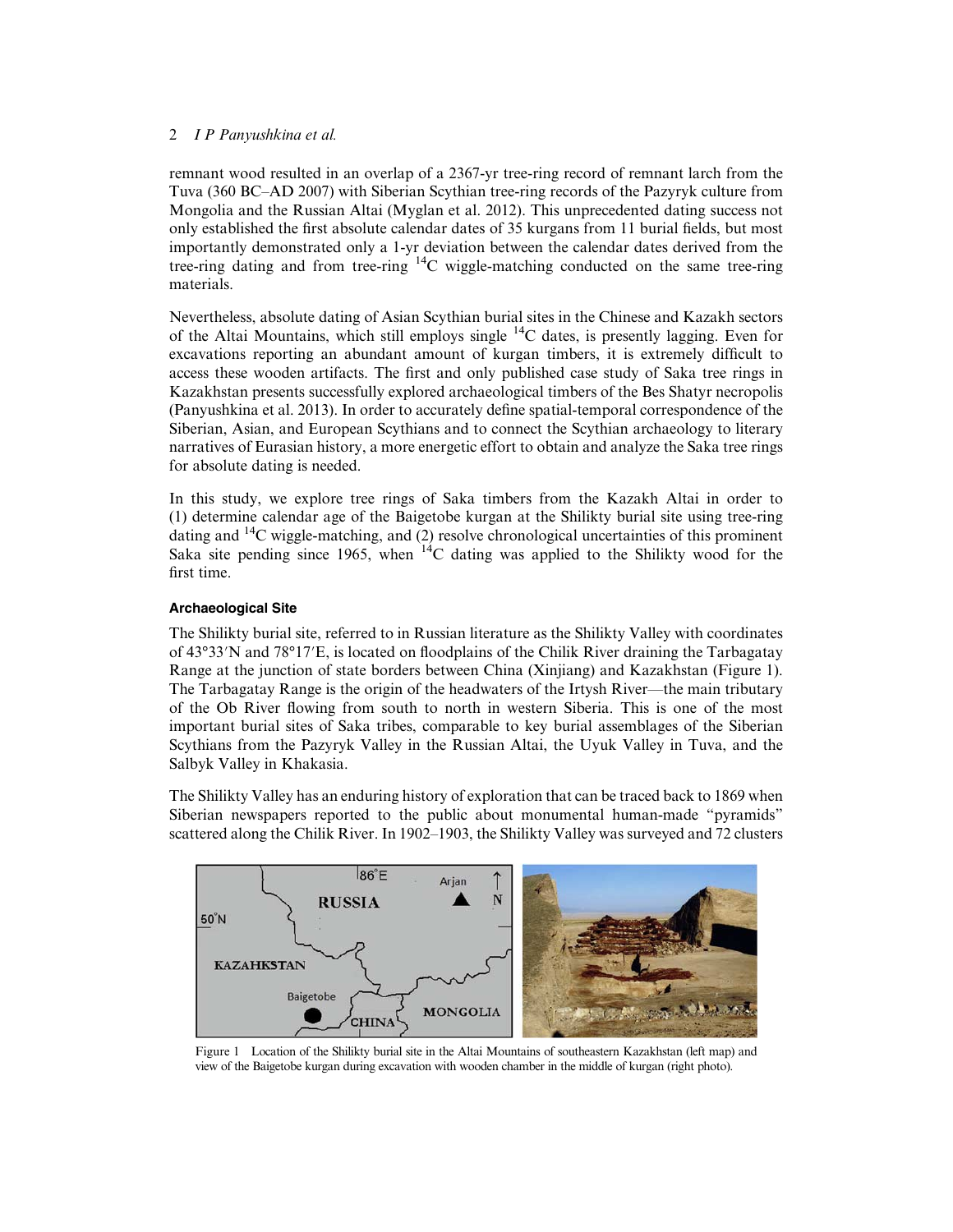of large kurgans recorded. The first excavation endeavor at the Shilikty site took place in 1909–1910 (Chernikov [1965](#page-9-0)) but was not successful. Much later, in 1949, the East Kazakhstan Expedition (EKE) of Saint Petersburg's Institute of Archaeology (Leningrad at the time) launched the first research program directed by S S Chernikov to study the burial valley scientifically (Chernikov [1951\)](#page-9-0).

Archaeological surveys of Shilikty Valley carried out by the EKE documented over 200 early nomadic burials organized in five large cemeteries comprising mostly large and mid-size kurgans. The largest kurgans are  $\sim$ 100 m in diameter and 8–10 m in height. A total of 45 large kurgans, designated as elite kurgans, were located in the central part of the Shilikty Valley. Along with 75 other kurgans associated with the Saka culture, these burial assemblages form the core of the site. The most common size of kurgans is 20–60 m in diameter and 2–5 m height. It is interesting that the Shilikty Valley has no small kurgans, which are usually categorized by diameters of 10–15 m and recognized as the typical kurgan size of burial sites in the Tarbagatay Range and adjacent areas, including the Semirechye (or Jitasu), which is another significant burial location of the ancient nomadic landscape. The largest Shilikty burial, cemetery-1, encompasses 57 kurgans organized within an 8-km-long and 1-km-wide zone. Other cemeteries comprise 30–40 kurgans. Such a high density of elite kurgans is a very rare phenomenon, not only for Inner Asia but the entire Scythian world.

Kurgan excavations at the Shilikty Valley between 1949 and 1971 represent the fundamental research of this site (Chernikov [1951](#page-9-0), [1964](#page-9-0), [1965](#page-9-0)). It is during this time that the typological chronology of Saka burials was established and the burial rites of early Saka nomads were defined, which is now considered the classical description of the Saka tradition in Central Asia. In some respect, the most striking feature of the nomadic burial rite at the Shilikty site is that there were no horses and ceramics inside the kurgans. The large kurgans had no grave pit, but rather the human bodies were placed in a roughly made two-log-high wooden chamber standing at ground-level surface and covered with crushed rocks and clay. Numerous additional logs were used to shape and enforce the pyramid-like profile above the chamber, which was finally covered with regolith and rocks and shaped in a rounded kurgan ([Figure 1\)](#page-1-0). With regard to dating, the Saka archaeological chronology relies on the typology of Animal Style gold and bronze arrowheads (Chernikov [1965\)](#page-9-0). The first sensational finding of golden art at the Shilikty Valley occurred in 1960 during excavations of kurgan #5 (cemetery-1), which comprised 524 golden pieces with a total mass of 100 g. The archaeological age of the Shilikty Valley of 700–600 BC proposed by Chernikov [\(1964](#page-9-0)) has yet to be challenged.

### Baigetobe Kurgan

The second extraordinary discovery of Scythian golden art in the Shilikty Valley was made more recently. In 2003, the Shilikty Expedition of Al Faraby Kazakh National University directed by A T Toleubayev excavated 4303 golden pieces decorating a postmortem costume of a buried body from kurgan #1 of the Shilikty-3 cemetery (Toleubayev [2013\)](#page-10-0). This was the largest elite kurgan of Shilikty-3 cemetery, with dimensions of 99 m in diameter and 7.9 m high (equivalent to a 3-story building). Back then, the kurgan was called Chilikta #1 but was later renamed after its local name, the Baigetobe, which translates from the Kazakh language as the Hill of Horse Racing. Additionally, the spelling of the cemetery and site has been changed from Chilikta to the now widely accepted spelling Shilikty. The content of the burial mound was robbed in antiquity as were many other elite and large kurgans in the valley. But even the scant remaining contents demonstrate the exquisite artistry of Saka culture and far-reaching value of the burial goods [\(Figure 2](#page-3-0)). The Baigetobe gold collection stands out for its high gold purity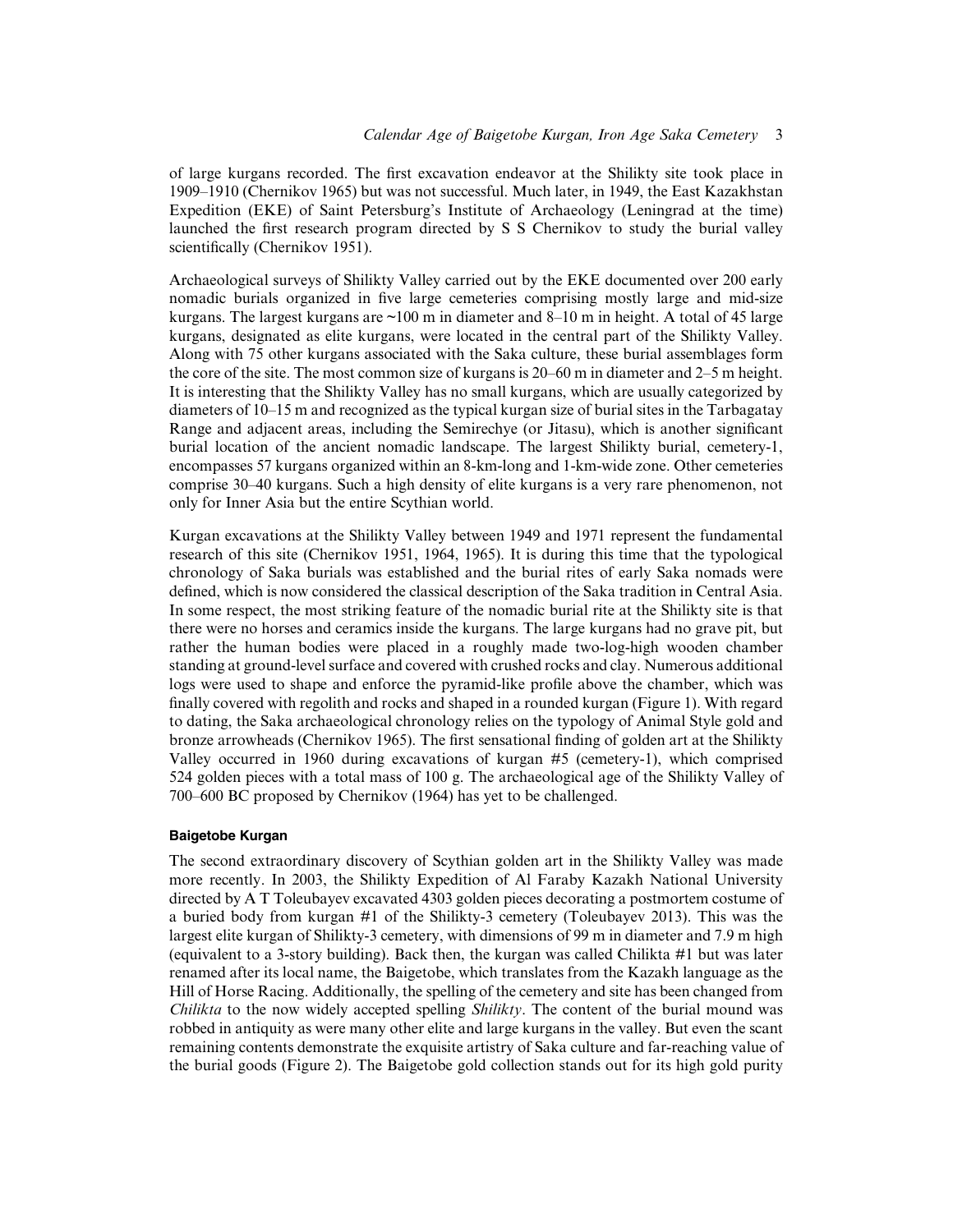<span id="page-3-0"></span>

Figure 2 Example of gold and turquoise plaques decorating a Saka funeral costume from the Baigetobe kurgan. Left: a standing argali, mountain goat. Right: two mirrored heads of argali holding a bird.

(fineness of 93–97%) and cast metal, which differed from the golden foil mounted over carved wood or bone common in the Pazyryk culture (Siberian Scythians) (Toleubayev [2011](#page-10-0)). In part, the designs of Animal Style gold from the Baigetobe have no equivalents in the Saka-Scythian realm, highlighting the early state of this nomadic culture and some degree of its segregation. Most archaeologists agree that the golden pieces found decorating a dress were likely worn during the owner's life and added for the burial function (Toleubayev [2011\)](#page-10-0), and it is very unusual. In contrast to gold relics, the kurgan architecture and construction materials are found to be identical to other elite kurgans of the Shilikty Valley and other parts of Kazakhstan. The importance of the Baigetobe kurgan is currently unmatched in the Saka archaeology and its burial characteristics have no local and Central Asian prototypes, but rather are more closely linked to the rest of the Scythian world.

## METHODS AND MATERIALS

Burial construction timbers from the Baigetobe kurgan (Shilikty-3 cemetery, kurgan #1) were collected in 2003 from ongoing excavations led by A Toleubayev. Later, in 2013, more samples of the kurgan timbers were cut from logs archived at the Al Farabi Kazakh National University in Almaty. In this study, we used a total of seven cross-sections cut from long logs 25–35 cm in diameter [\(Table 1](#page-4-0)). The timber logs were part of inner-wall structure of the barrow supporting a pyramid-like mound of crushed rocks and clay [\(Figure 1\)](#page-1-0).

Wood samples were prepared and analyzed at the Laboratory of Tree-Ring Research (LTRR) and 14C measured at the NSF-AMS Facility of the University of Arizona. Tree-ring widths from sanded cross-sections were measured on a LINTAB measurement system (0.01 mm precision) and crossdated visually with TSAP software (Rinn [2003](#page-10-0)). Crossdating results were checked with correlation analysis using the COFECHA program (Holmes [1983\)](#page-9-0). Ten-year groups of crossdated tree rings from two cross-sections were subsampled for  $^{14}C$  dating. The wood samples were ground and cleaned using conventional methods to remove possible contamination, and α-cellulose was extracted by sodium chlorite bleaching at pH 3 at the LTRR (Leavitt and Danzer [1993\)](#page-10-0). Combustion of the cellulose to  $CO<sub>2</sub>$  and production of graphite powder were done using standard procedures routinely applied at the University of Arizona AMS laboratory (Jull et al. [2008\)](#page-9-0).  ${}^{14}C/{}^{13}C$  ratios were measured with a standard deviation of ~0.5% on an IONEX 2.5MV AMS machine. The OxCal v 4.2 program (Bronk Ramsey [2009](#page-9-0)) and IntCal13 calibration curve (Reimer et al. [2013\)](#page-10-0) were used for modeling the calendar ages of  $^{14}$ C measurements from the tree rings.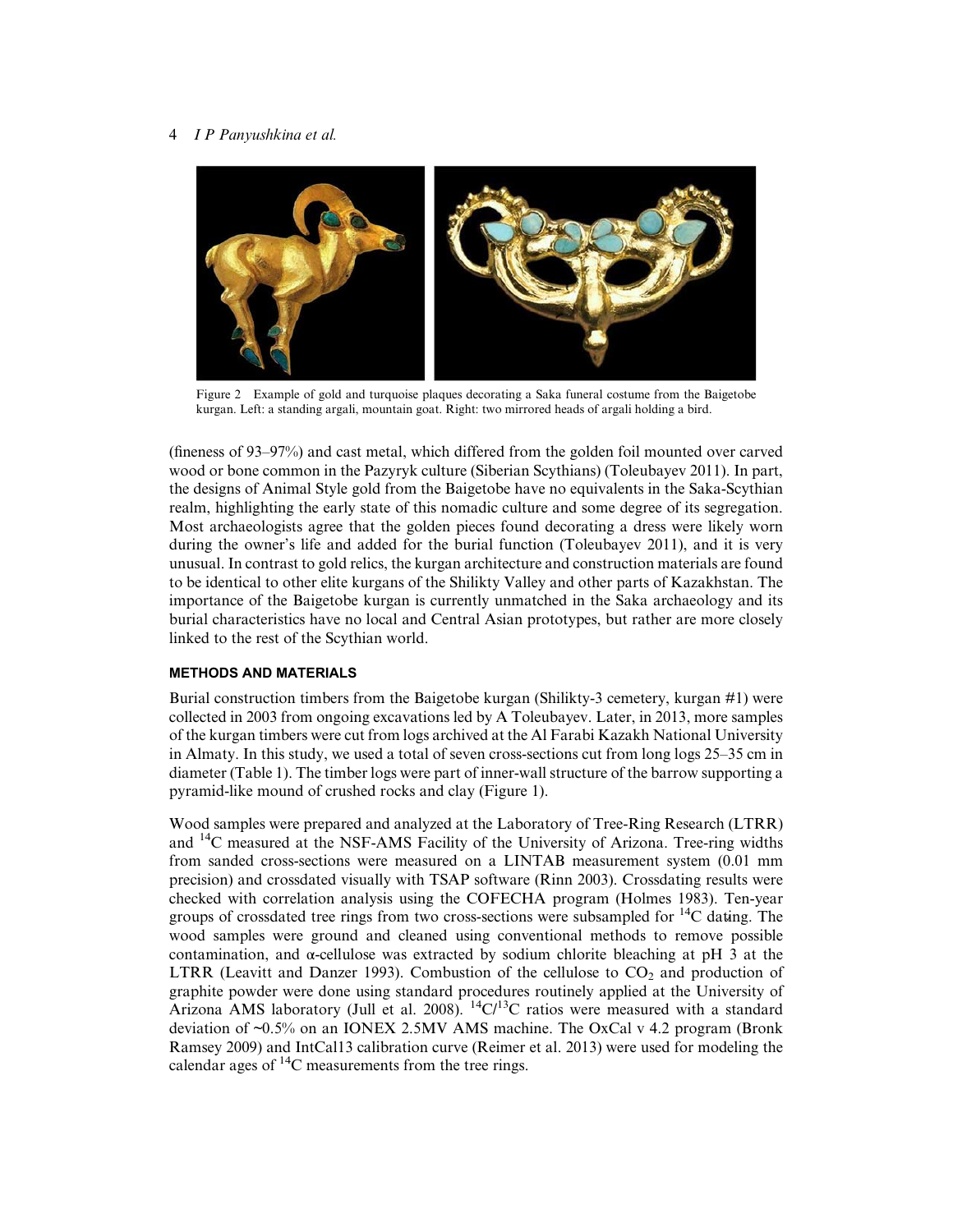| Collection lab ID |                 | rings | Sample Nr of Radius,<br>cm | Missing rings           | Mean | Correlation coefficient<br>sensitivity with master chronology |
|-------------------|-----------------|-------|----------------------------|-------------------------|------|---------------------------------------------------------------|
| 2005              | CH1             | 125   | 10                         | #102, 114, 139          | 0.38 | 0.59                                                          |
|                   | CH2             | 108   | 10                         | #92, 102, 114, 149 0.39 |      | 0.42                                                          |
|                   | CH <sub>3</sub> | 159   | 13                         | #114                    | 0.38 | 0.80                                                          |
|                   | CH4             | 178   | 16                         | #14, 102, 139, 149 0.43 |      | 0.66                                                          |
|                   | CH <sub>5</sub> | 175   | 13                         | #114                    | 0.28 | 0.78                                                          |
| 2013              | CH <sub>6</sub> | 159   | 15                         | #114                    | 0.33 | 0.80                                                          |
|                   | CH7             | 158   | 14                         | #114                    | 0.36 | 0.85                                                          |

<span id="page-4-0"></span>Table 1 Summary of archaeological wood samples used in the tree-ring study of the Baigetobe kurgan.

## RESULTS

### Tree-Ring Dating of Baigetobe Timbers

Wood anatomy analysis indicates that burial timbers are larch (*Larix sibirica*). The preservation of archaeological wood varies greatly. Although each sample has pith and sapwood, inner rings were decayed in many places (so-called "cheese wood"). Some samples have completely lost the outer rings but others retain them. Seven tree-ring width series were developed from seven cross-sections with lengths ranging from 108 to 178 yr (Table 1). The series overlap into a 178-yr tree-ring floating chronology with an intercorrelation coefficient of 0.7 ([Figure 3](#page-5-0)). The wood tree-ring dating is not easy even though the tree-ring width variance is high and average sensitivity is above 0.3. The series have a few missing rings, which are partly the result of wood decay. The chronology has 15 absent rings, which is 1.4% of the total number of crossdated rings. Ring #114 was found in only one tree sample (CH4), and the rest of the missing rings are present in at least four samples (about 60%).

The crossdating results suggest that the studied timbers were most likely harvested in a single year but over the course of the entire growing season. Five out of seven trees have the same cutting dates. The cutting dates of the other two trees are missing because of wood rot and weathering, and their outer rings date 21 and 22 yr prior the date of the five other trees. The outermost rings associated with the cutting date have earlywood only, or either incomplete latewood or complete rings, which suggests wood harvesting throughout the larch growth season (May–September). Overall, the developed 178-yr chronology could be used for crossdating of other larch timbers from the burial site, although we would recommend collecting as much wood as possible for tree-ring dating.

#### Radiocarbon Dating of Baigetobe Timbers

We measured five <sup>14</sup>C ages of crossdated tree rings from two tree samples: CH3 and CH5 ([Table 2](#page-6-0)). The 14C date of outer rings from sample CH5 calibrates between 1830 and 1660 cal BC (95.4%), which appears to be too old. Surprisingly, this date falls near the same interval of the Bronze Age as the anomalous Chernikov<sup>14</sup>C date run on wood of Saka kurgan #35 from the same cemetery back in 1965 (Dolukhanov et al. [1970](#page-9-0)). This date is very baffling because the correlation coefficient between the tree-ring width series CH3 and CH5 is significant and very high ( $R_{159} = 0.85$ ). It is unlikely that the much older <sup>14</sup>C age of sample CH5 could be attributed to contamination rather than to the reservoir effect.

Four other 14C dates of sample CH3 calibrated individually between 860 and 400 cal BC (95.4%) regardless of the precision of  ${}^{14}C$  measurements and tree-ring crossdated position,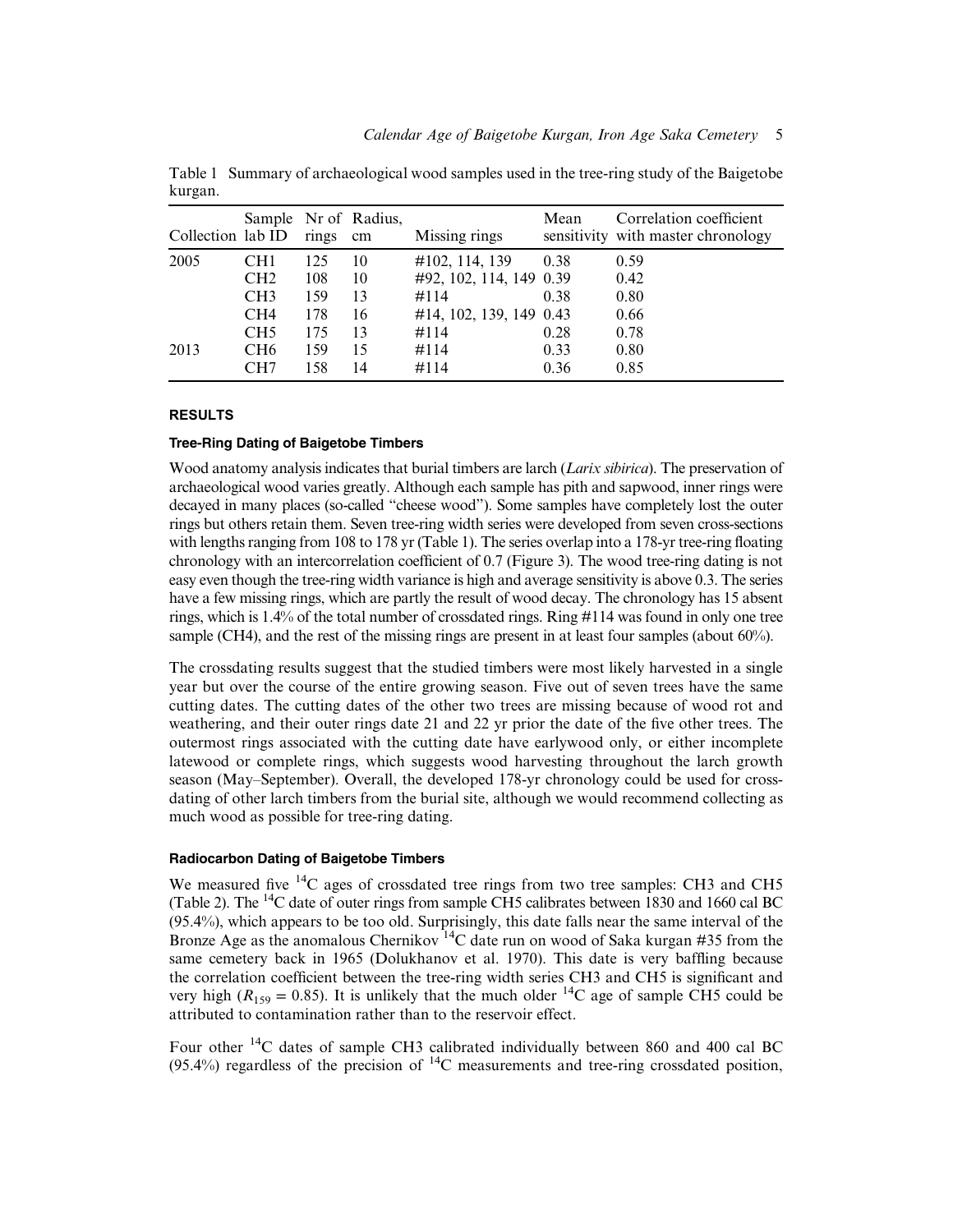<span id="page-5-0"></span>

Figure 3 Cross-dated tree-ring width series (top) and number of tree samples (bottom) developed from the Baigetobe kurgan timers.

which make the kurgan age estimation problematic ([Figure 4](#page-7-0)). Once again, the Hallstatt plateau of the calibration curve confounds the  $^{14}$ C dates during the 1st millennium BC and obscures the 14C dating of Saka kurgans in the Altai Mountains (van der Plicht [2004;](#page-10-0) Panyushkina et al. [2013\)](#page-10-0). Nevertheless, because these four dates are from sequential crossdated tree rings over a ~90-yr interval [\(Table 2\)](#page-6-0), we employ Bayesian modeling to improve the interpretation of the calibration results.  $^{14}$ C wiggle-matching (Bronk Ramsey et al. [2001\)](#page-9-0) of the four CH3 dates yields high agreement indexes (>89–110%) for most of the dates [\(Figure 5](#page-7-0)). Only one date (3CH3) has poor correspondence with the sequenced group (agreement index 1.2%), but elimination of this one does not change the calibration results much. The Bayesian modeling estimates the calibrated age of sample CH3 between 840–770 cal BC (95.4%) and 730–690 cal BC (2.7%) or 840–770 cal BC (95.4%) and 600–400 cal BC (89.9%). Careful consideration of the 90-yr tree-ring range of  $^{14}$ C wiggles and the range of  $^{14}$ C measurements with the highest agreement index (1CH3 and 4CH3) suggests the most probable age of Baigetobe kurgan is about 730–690 cal BC ([Figure 6\)](#page-8-0). This calibration result convincingly demonstrates that a single 14C date from a piece of Saka archaeological wood is not reliable for estimating the calendar age of the Asian Scythian monuments.

## **DISCUSSION**

#### Chronology of the Shilikty Valley

Archaeological dating assigns the age of the Baigetobe kurgan between the early 8th and mid-7th centuries BC based on the typology of grave goods (Toleubayev [2011](#page-10-0)). Earlier  $^{14}$ C dating of the Baigetobe wood dates the kurgan to the interval 770–430 cal BC (Toleubayev [2011;](#page-10-0) [Table 2](#page-6-0)). Our <sup>14</sup>C dating results refine and focus the suggested date to  $\sim$ 730–690 BC. At the Shilikty Valley, there is no other reasonable radiometric dating result to suggest the relative span of the burial site construction. The only other  ${}^{14}C$  date for the Shilikty Valley chronology comes from kurgan #5 cemetery-1 excavated by Chernikov (in Dolukhanov et al. [1970\)](#page-9-0). The date was rejected and the kurgan age is estimated between the 7th and 6th centuries due to the arrowhead and Animal Style art typology (Chernikov [1965\)](#page-9-0). Middle-sized kurgan #7 from Chernikov's excavations at cemetery-1 is dated to the late 5th century BC from the burial goods (Chernikov [1951](#page-9-0)). The rest of the excavated kurgans have a much lower number of diagnostic burial goods, but the funeral tradition certainly resembles the Early Saka. Currently, there are no archaeological data to determine the age of four other cemeteries (2, 4–6) or the final age of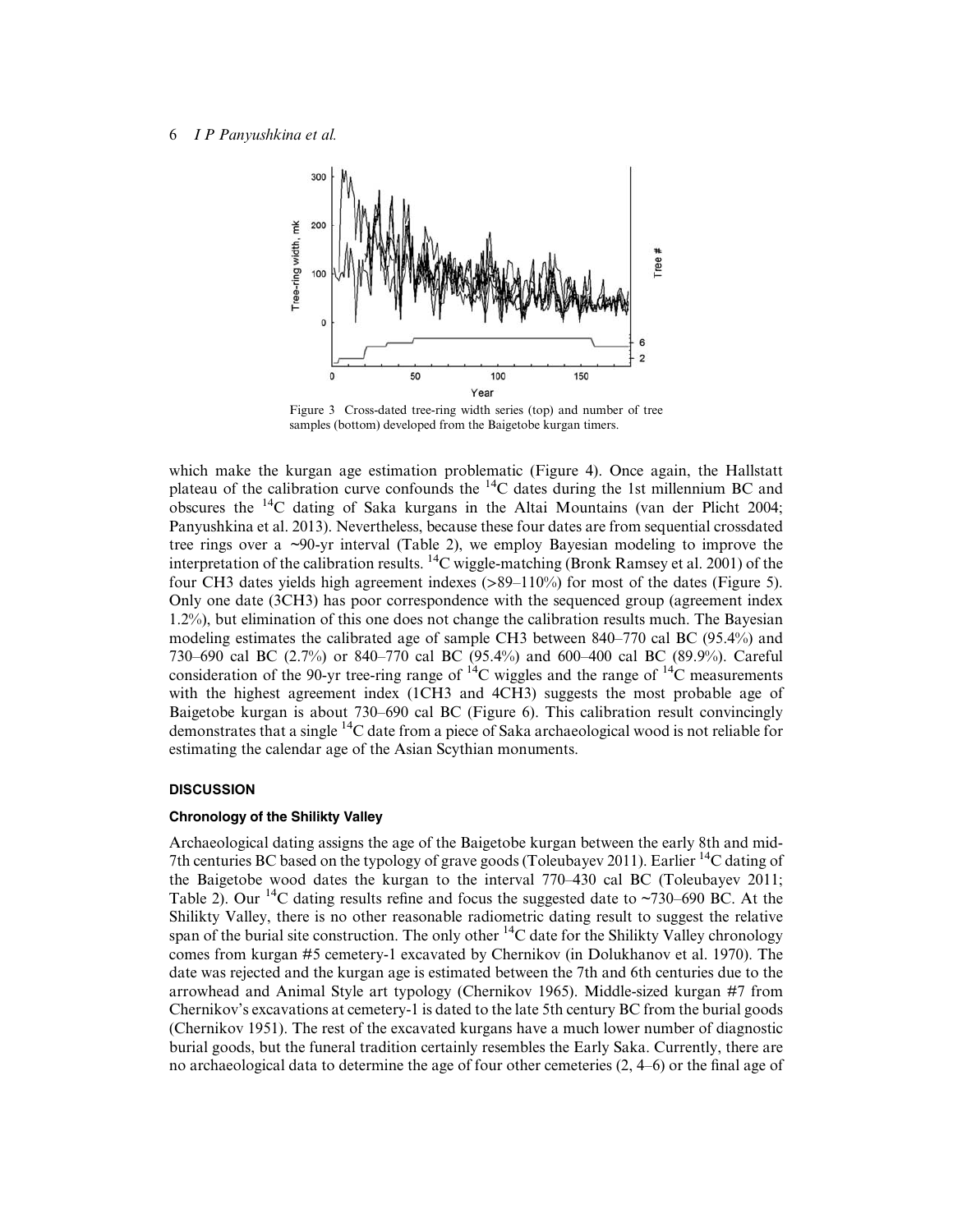<span id="page-6-0"></span>Table 2 Summary of  $14C$  measurements on the Shilikty timbers. \* Date published in Dolukhanov et al. [\(1970](#page-9-0)) from excavations of Chernikov ([1965\)](#page-9-0). \*\*Date published in Toleubayev ([2011\)](#page-10-0) and measured in the Radiocarbon Laboratory of Kiev State University, Ukraine.

| Cemetery, kurgan             | Tree-ring lab ID   | AMS lab ID | $\delta^{13}C$ (%o) $1\sigma$ | <sup>14</sup> C age BP with error | cal yr BC, $2\sigma$ |
|------------------------------|--------------------|------------|-------------------------------|-----------------------------------|----------------------|
| Cemetery-1, Kurgan 35        | n/a                | $*LE-535$  | n/a                           | $3360 \pm 130$                    | 1980-1390            |
| Cemetery-3, Baigetobe kurgan | CH5: Ring #165-174 | AA69234    | $-23 \pm 0.6$                 | $3442 \pm 35$                     | 1830–1660            |
|                              | **Inner rings      | n/a        | n/a                           | $2590 \pm 40$                     | 830–750              |
|                              | **Outer rings      | n/a        | n/a                           | $2470 \pm 45$                     | 770–430              |
|                              | 1CH3 Ring #61-70   | AA103444   | $-22.2 \pm 0.7$               | $2624 \pm 33$                     | 840–770              |
|                              | 2CH3 Ring #71-80   | AA103445   | $-24.3 \pm 0.7$               | $2470 \pm 34$                     | 770–470              |
|                              | 3CH3 Ring #81-90   | AA103446   | $-22.5 \pm 0.7$               | $2647 \pm 34$                     | 860–790              |
|                              | 4CH3 Ring #149-158 | AA69235    | $-21.5 \pm 0.7$               | $2424 \pm 39$                     | 590-400              |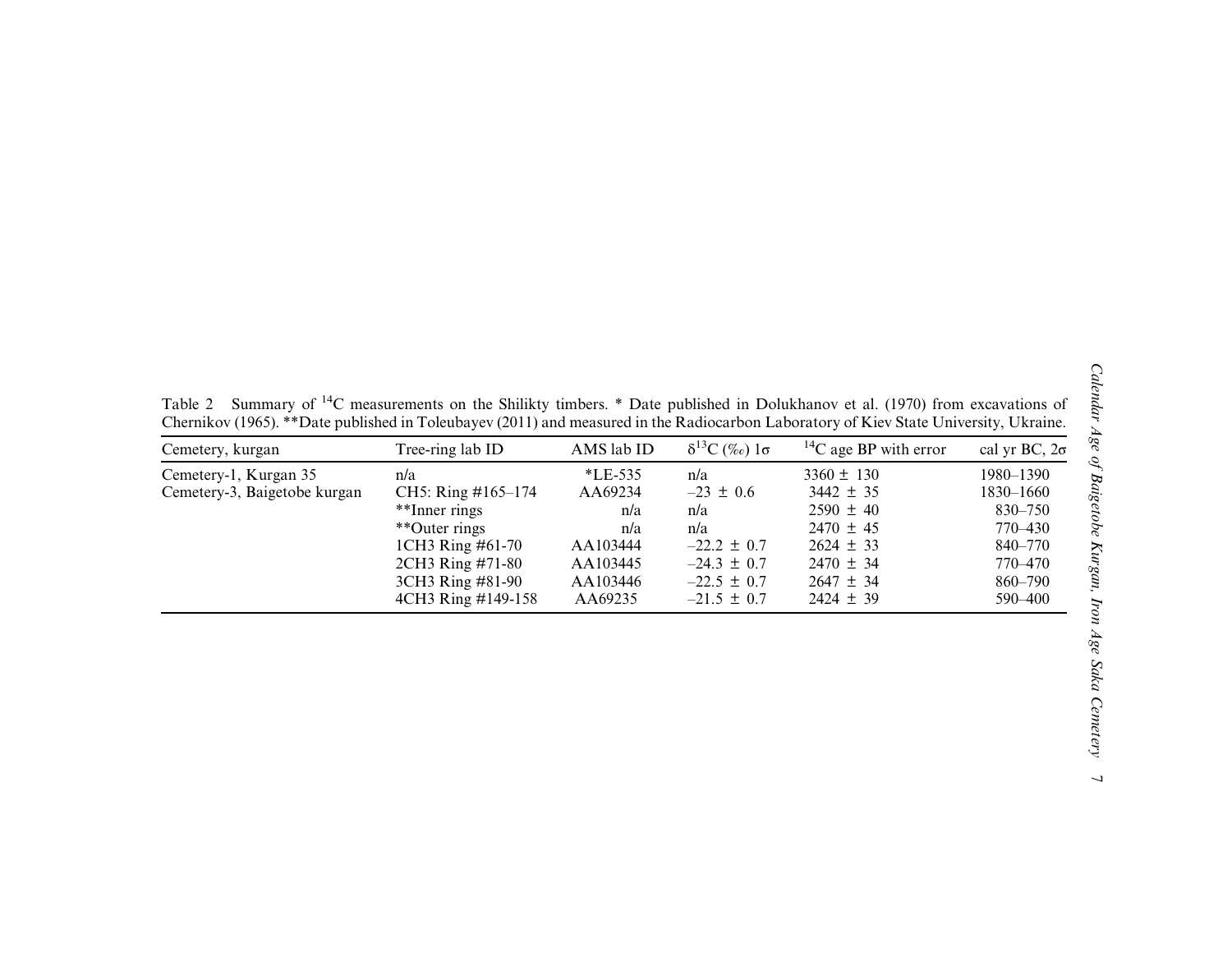<span id="page-7-0"></span>

Figure 4 Results of individual calibrated 14C dates measured on the tree rings of tree CH3. Probability distribution (shaded area) is plotted against the IntCal13 calibration curve (Reimer et al. [2013\)](#page-10-0). The bars under the probability distribution show the ranges at 68.2% and 95.4%.



Figure 5 Calibration results of <sup>14</sup>C wiggle-matching of four-point sequence from the CH3 tree rings. The gray-shaded probability distributions represent individual calibrated dates and the black-shaded probability distributions show the modeled calibrated dates using the Bayesian method. The bars under the probability distribution show 95.4% range. "A" is the agreement index.

the cemetery's construction. Seemingly, the age of excavated kurgans at the Shilikty Valley ranges between 730 and 500 BC, bracketing the Early Saka in the region. Possibly, our dating results establish the onset of cemetery-3 or the entire Shilikty Valley development because the Baigetobe is one of the largest and most important kurgans in the group and so far at the site. Cemetery-1 could be a century younger or contemporaneous.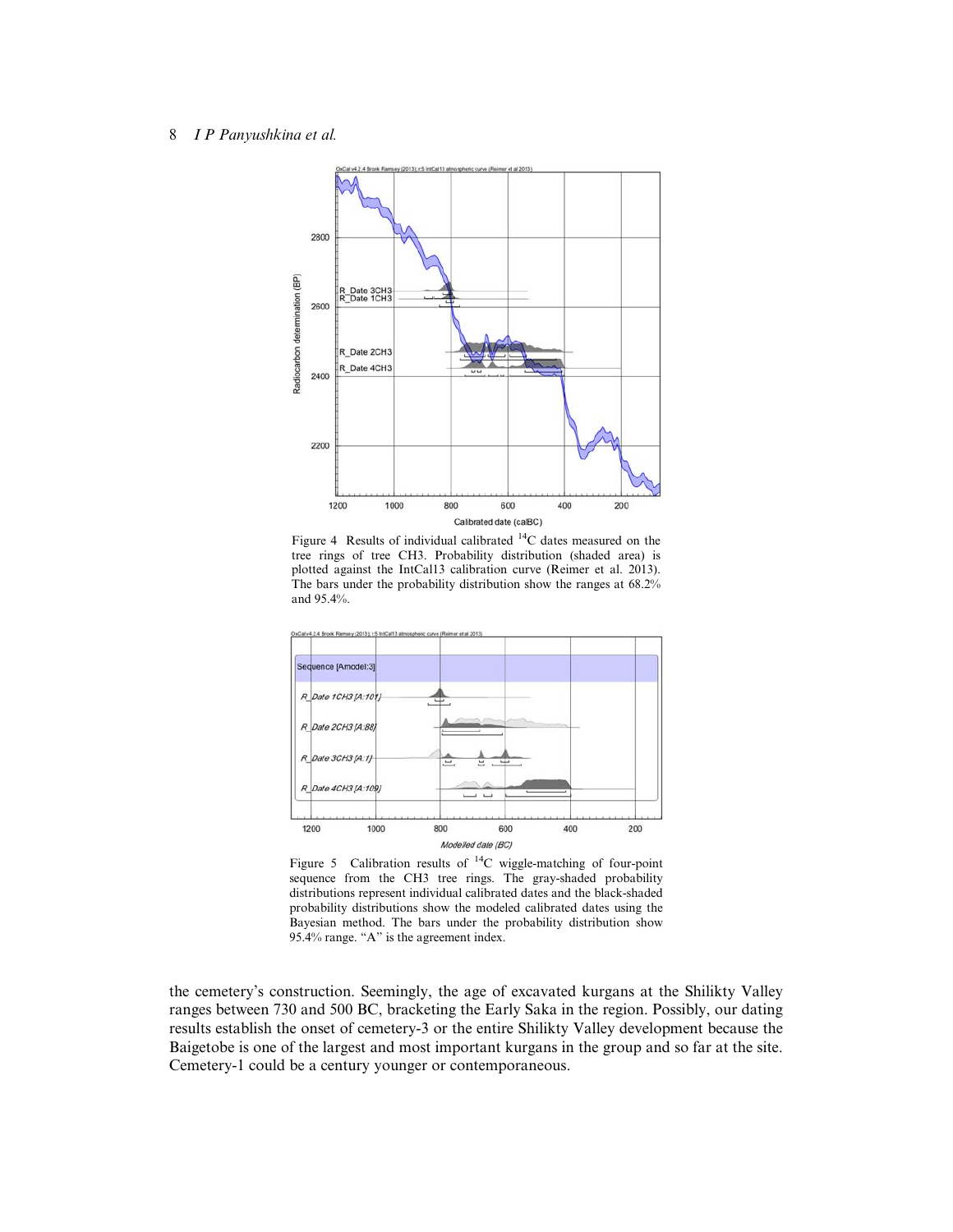<span id="page-8-0"></span>

Figure 6 Modeled probability distributions of individual dates from the tree-ring sample CH3, which are about 90 yr apart ([Table 2\)](#page-6-0), suggesting the most probable date of the CH3 outer rings is ~730–690 cal BC (see light-gray shaded area 4CH3 plot).

#### Age Correspondence of the Baigetobe Kurgan with other Scythian Monuments

The Asian Scythian sites scattered across Central Asia belong to various chronological and cultural phases of the Iron Age. With the current state of absolute Scythian chronology, the temporalspatial patterns of the ethno-cultural landscape in the Scythian Antiquity are far from being clear. The regional radiometric chronology of Saka kurgans in southern Kazakhstan published by Dolukhanov et al. [\(1970](#page-9-0)) and later updated by Zaitzeva et al. (2005) indicates an extremely low number of  $^{14}C$  dates in comparison with the number of  $^{14}C$  dates for the European and Siberian Scythians. Material dating is the most common means of age estimation for thousands of burial occurrences in Central Asia. As mentioned earlier, the gold collection of Shilikty is quite unique; the closest analogue of the Animal Style designs emanates from the European Scythian kurgans including the Kelermes, the Kostromskoy, the Tomakovskiy and other early Iron Age kurgans dated to the 7th–6th centuries BC in the North Caucasus region (Chernikov [1964;](#page-9-0) Meyer [2013](#page-10-0)). Additionally, some technical characteristics and few stylistic images of the Shilikty gold (e.g. boar and fish) are similar to gold collection of the Arjan-2 kurgan, the legendary intact kurgan of Early Siberian Scythians to the northeast of the Altai-Sayan region in Tuva, Russia (Čugunov et al. [2010\)](#page-9-0).

The architecture and construction technology of the Baigetobe kurgan appear more comparable at the local (Shilikty Valley) and regional (Central Asia) scales. Large kurgans from the Shilikty Valley (cemetery-1; Chernikov [1965\)](#page-9-0), the Ili River Valley at the Semirachye (Bes Shatyr site; Akishev and Kushaev [1963](#page-9-0)), and the Syr Darya Delta near the Aral Sea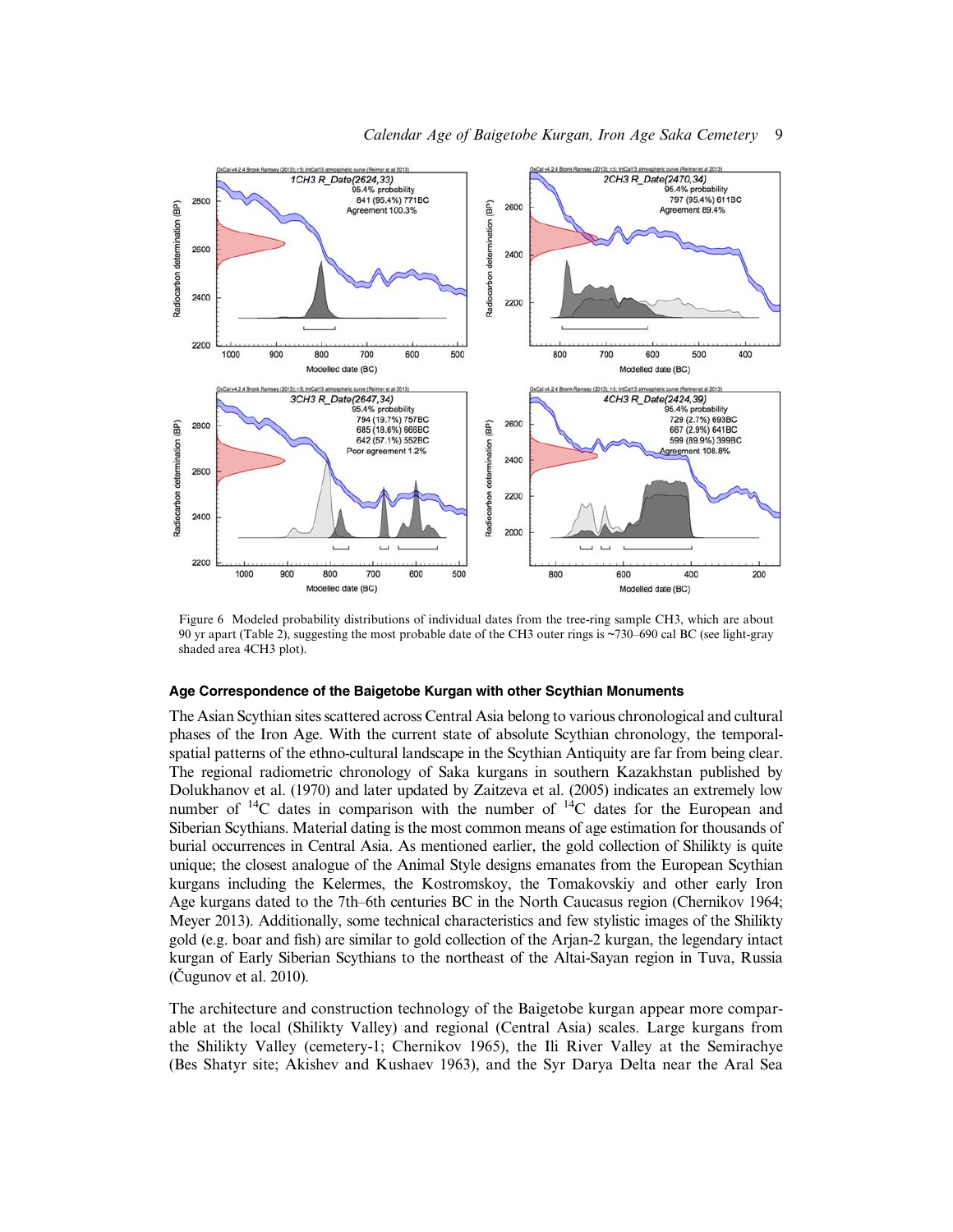<span id="page-9-0"></span>(Tagisken kurgan; Tolstov [1962](#page-10-0)) have a number of principal similarities in the kurgan construction, including the dimensions of outer and inner surface elements of burial mound, funeral chamber, east-facing underground moat (called in Russian literature a *dromos*), and building materials. The age of this kurgan sequence ranges from about 700 to 500 BC. Based on our dating results of the Baigetobe kurgan implemented with  ${}^{14}C$  wiggle-matching and tree-ring analysis, it is likely that this kurgan was one of the earliest kurgans from known Saka elite kurgans and the predecessor of the majority of burial occurrences in Central Asia. Moreover, the correlation of burial rites and absolute ages between the Baigetobe kurgan and the early European and Early Siberian Scythians suggests the importance and impact of this kurgan to the onset of Saka nomadic culture in Central Asia.

## **CONCLUSIONS**

The Bayesian modeling probability distribution of sequenced  $^{14}C$  dates has resolved the calibration uncertainties caused by the Hallstatt plateau of the calibration curve and estimated the absolute age of the Baigetobe kurgan (kurgan#1 of Shilikty cemetery-3) at  $\sim$  730–690 BC. This derived age is close to the archaeological dating designated by the burial typology of Early Saka between the early 8th and mid-7th century BC.

Our dating results indicate that the Baigetobe kurgan was nearly contemporaneous to the Arjan-2 kurgan (Tuva) and could be one of the earliest kurgans of the Saka-Scythian elite in Central Asia, but very few of the hundreds of large kurgans have been excavated and dated. More dating results will help to build a more complete picture and add to the chronology of the region.

## ACKNOWLEDGMENTS

This work was funded through NSF BCS #0207654 and #1122398 awards to I Panyushkina and RFFI #14-50-00036 to I Slyusarenko. We thank Dr Alex Wiedenhoeft at the USDA Forest Product Lab (Madison, WI, USA) for wood identification.

### **REFERENCES**

- Akishev KA, Kushaev GA. 1963. Drevnyaya kultura Sakov i Usuney dolini r. Ili. Almaty: Akedemia Nauk Kazakhskoy SSR.
- Bourgeois J, Gheyle W. 2008. UNESCO-Sponsored Field Campaigns in the Russian and Kazakh Altai. In: Preservation of Frozen Tombs of the Altai Mountains. Available online at [http://whc.](http://whc.unesco.org/uploads/news/documents/news-433-1.pdf) [unesco.org/uploads/news/documents/news-433-1.](http://whc.unesco.org/uploads/news/documents/news-433-1.pdf) [pdf.](http://whc.unesco.org/uploads/news/documents/news-433-1.pdf) Paris: UNESCO. p 55–60.
- Bronk Ramsey C. 2009. Bayesian analysis of radiocarbon dates. Radiocarbon 51(1):337–60.
- Bronk Ramsey C, van der Plicht J, Weninger B. 2001. 'Wiggle matching' radiocarbon dates. Radiocarbon 43(2A):381–9.
- Chernikov SS. 1951. Vostochnokazakhstanskaya expeditsiya. Bulletin Institute of Material Culture XXXVII:144–50.
- Chernikov SS. 1964. Zolotoy kurgan Chiliktinskoy dolini (k voprosu o proiskhojdenii "skifskogo iskusstva"). Bulletin of USSRAS Institute of Archaeology 98:29–32.
- Chernikov SS. 1965. Zagadka zolotogo kurgana. Gde i kogda zarodilos' "skifskoye iskusstvo." Moscow: Nauka.
- Čugunov KV, Parzinger H, Nagler A. 2010. Der skythenzeitliche Fűrstenkurgan Aržan 2 in Tuva. Archäologie in Eurasien Band 26. Steppenvőlker Eurasiens Band 3. Mainz: Verlag Philipp von Zabern.
- Dolukhanov PM, Romanova YeN, Semyontsov AA. 1970. Radiocarbon dates of the Institute of Archaeology II. Radiocarbon 12(1):130–55.
- Holmes RL. 1983. Computer-assisted quality control in tree-ring dating and measurement. Tree-Ring Bulletin 44:69–75.
- Jull AJT, Burr GS, Beck JW, Hodgins GWL, Biddulph DL, McHargue LR, Lange TE. 2008. Accelerator mass spectrometry of long-lived light radionuclides. In: Povinec P, editor. Analysis of Environmental Radionuclides. Radioactivity in the Environment 11. Amsterdam: Elsevier. p 241–62.